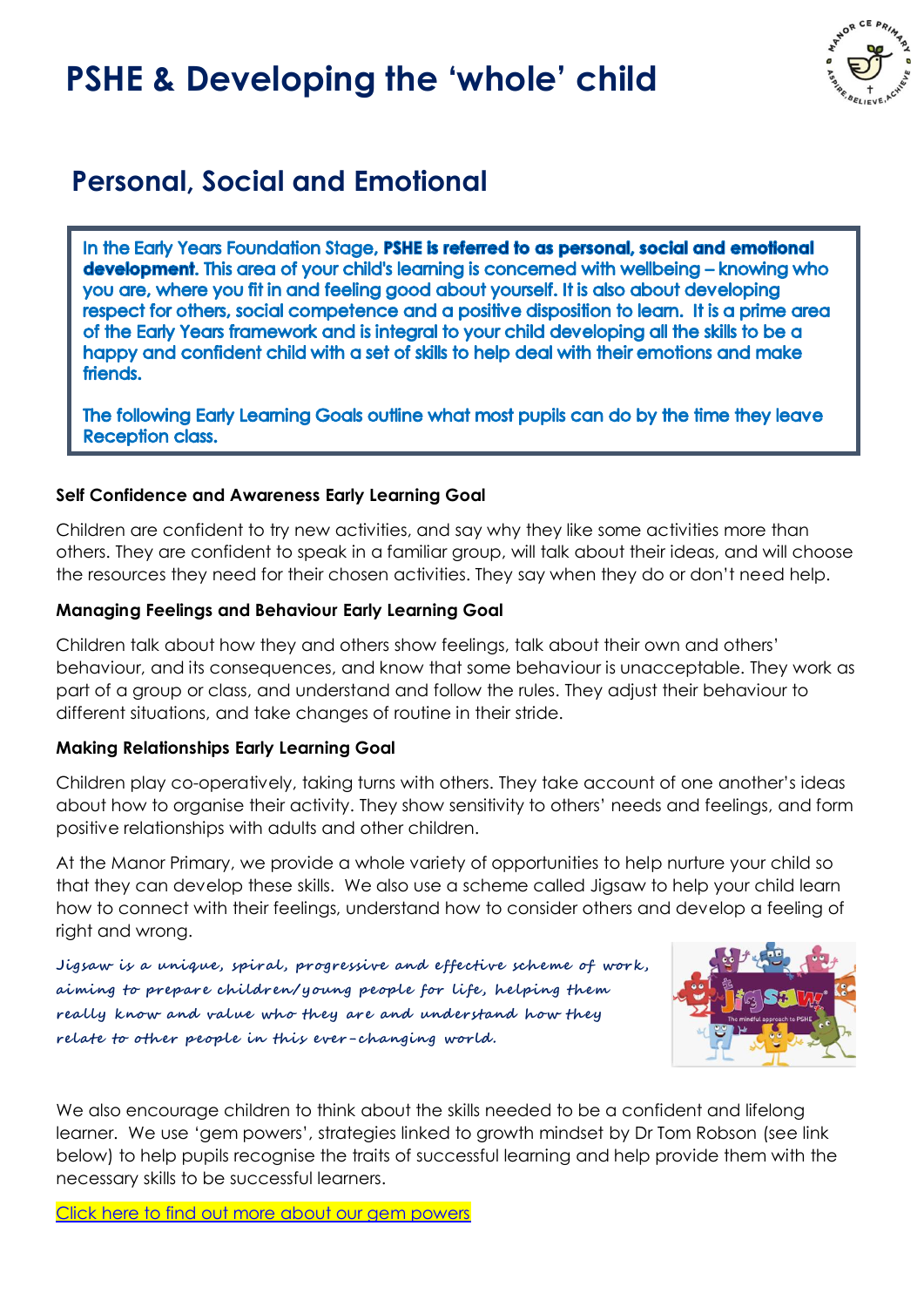In addition to the gem powers, Jigsaw sessions and daily opportunities to help develop the whole child, we also promote Christian values throughout the year. All of these opportunities help nurture our learners to become confident and competent individuals within the school community.

[Click here to find out more about our values curriculum](https://www.themanorcofeprimary.org.uk/our-values-curriculum)

## **Mindfulness strategies to use at home**

#### **Belly Buddies**

- Ask children to bring in a small stuffed toy, or provide a class set of small, light-weight objects such as small bean bags or wooden blocks.
- Children lay on their backs and place the toy or object on top of their belly buttons.
- Take children through the guided breathing activity above, asking them to watch the object as it moves up and down with their breath.

#### **Breathing Hands**

- Spread one hand out like a star.
- Use the index finger on your other hand to trace the outline of your star hand.
- Take a deep breath in as you move to the top of your thumb.
- Breathe out as you move down between your thumb and first finger.
- Take another breath in as you move to the top of your first finger.
- Breathe out as you move down between your first and second finger.
- Repeat until you have taken five slow, deep breaths.

#### **Mindful Eats**

This is a great activity to bring attention to how mindlessly we sometimes eat! Whether sitting in front of the tv, chatting to friends at lunch, or scrolling through something on the internet or social media, we often "switch off" when eating because it is such a familiar action.

Mindful eating can combat over-eating, it helps bring our attention to the flavours and tastes of different foods and helps us to realise what effects different foods have on how our bodies feel. Children need something small to eat for this activity. Often a square of chocolate is a fun "challenge", although you could provide a piece of fruit or any food item that you feel will work with your class. Be sure to take any allergies into consideration!

- Begin this practice with three deep breaths.
- Direct children to take small nibbles or bites of the food.
- Bring awareness to the sensations of eating.
	- What is the taste like? Is it sweet or savoury?
	- What does the food feel like on your tongue?
	- Do you need to crunch it between your teeth, or can you slowly dissolve it in your mouth?
	- Try taking a slightly smaller or slightly larger bite.
	- How does this change the way eating this food feels?
	- Notice which muscles in your mouth, neck and body move as you swallow the food.
	- Pause between each bite and notice any changing sensations in your mouth or body.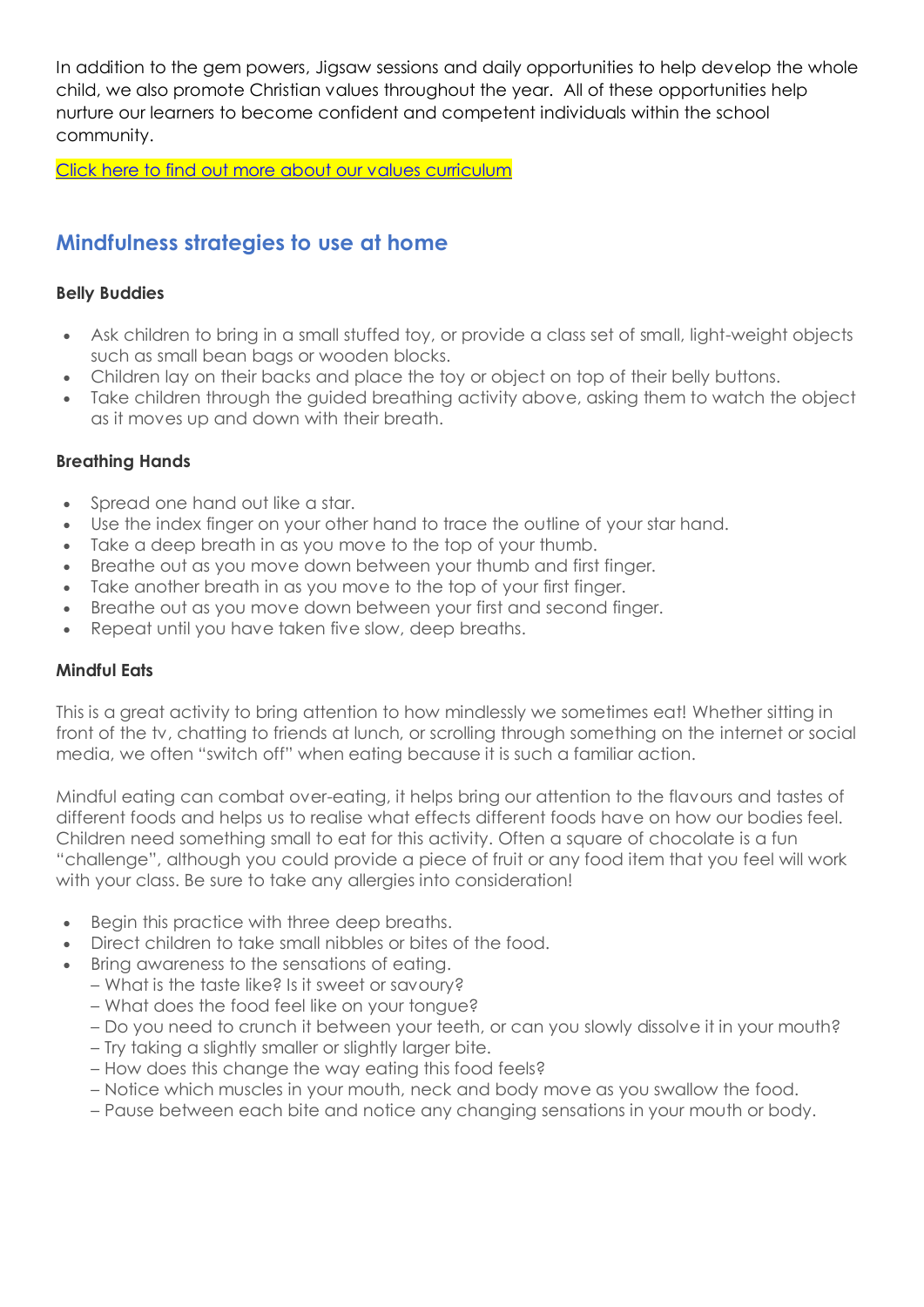#### **Mindful Sounds**

For this mindfulness activity, you will need something that makes a bell sound. There are some great meditation apps that have recorded bell, meditation cymbal and singing bowl sounds, however, if you can have one of these small instruments in real life, the sound is much better!

- Give the following instructions before ringing the bell:
	- When I ring the bell concentrate on the sound that you hear.
	- Pay attention to whether you hear it louder in one ear than you do in the other.
	- Keep your eyes closed until the sound is completely gone.

– If you notice your thoughts wandering, just bring your attention back to the sound of the bell.

- After you open your eyes, remain silent until you hear my voice again.
- Children close their eyes, while the adult rings the bell.
- The activity is finished when the sound has completely dissipated.

#### **Gratitude Practice**

- Take five minutes to think of something that you feel grateful for today. Here are some topics or ideas you can use to guide your child:
	- Something that someone else did for you that day.
	- A person in your life that you appreciate.
	- An activity or hobby you are grateful to be able to do.
	- A positive quality of someone that can sometimes be hard to get along with.
	- A skill or ability you have.
	- A part of your body you are grateful for and why.
	- An item that you love.
	- Something that made you laugh.
	- What you have learned from something that was hard.

For further support on mental health and well-being in children, please click on these links:

<https://youngminds.org.uk/>

<https://www.actionforchildren.org.uk/our-work-and-impact/children-and-families/good-mental-health/> <https://www.theguardian.com/lifeandstyle/2019/jan/05/six-ways-to-raise-a-resilient-child>

### **Learning through Play**

Threaded through all of our day to day learning opportunities, are the Characteristics of Effective Learning. The ways in which the child engages with other people and their environment **– playing and exploring**, **active learning**, and **creating and thinking critically** – underpin learning and development across all areas and support the child to remain an effective and motivated learner.

Learning through play is one of the most powerful ways that a child can express these different attitudes and develop their skills.

Children **play** to practice skills, try out possibilities, revise hypotheses and discover new challenges, leading to deeper **learning**. **Play** allows children to communicate ideas, to understand others **through** social interaction, paving the way to build deeper understanding and more powerful relationships. (*unicef*)